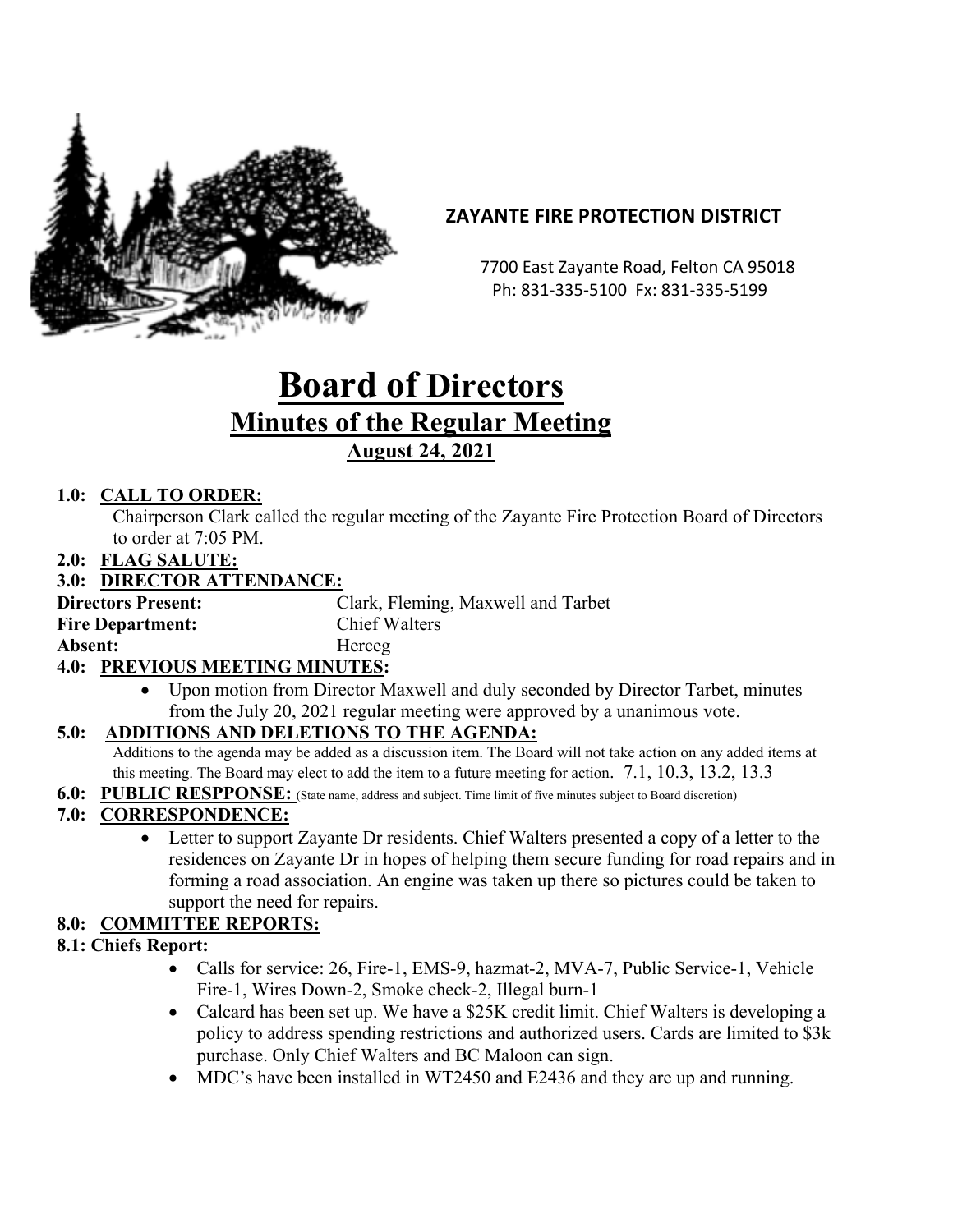- The station repairs continue. The woman's bathroom is in progress, so far \$3500 has been spent on updates in there. The second shower needs to be redone also. New emergency lighting has been installed and updated.
- Station cleanup continues. The Front office, Chief's office, conference and ready rooms have all been worked on. The workout room is being worked on and the downstairs floors have been steam cleaned., but still need more work.
- Tablet command continues to be tested. All agencies are in except for CFD. CTL is looking at using Bryx at a cost of 1 million per station.
- E2410 got its pump repaired after it failed for a third time this year.
- The chipper has been used twice this month. Buckeye made a donation of \$275 and Zayante Dr has donated \$205 so far.
- The website has been updated. Audits for 17-18 and 18-19 have been added as well as an update with the new AB28 information.
- One of our firefighters was injured on the Dixie Fire. More in closed session.
- The siren has been tested and it does work. There is no emergency turn on and the pole is not in good condition. PG&E will replace the pole and trim the tress around that area at no charge to the department.
- Some of our guys flipped pancakes for Felton Fire at the Race through the Redwoods.

# **8.2: SLV District Council:**

• No meeting. The Valley Chiefs are getting together on September  $3<sup>rd</sup>$  mostly to discuss how we can work together and explore ways to reduce and share costs.

# **8.3: County Chiefs/EMSIA/SCCFAIG:**

- SCCFAIG- No meeting but had a zoom update with a workers comp case which is pending.
- EMSIA- New advice on COVID. Budget being developed. A mask mandate came on Saturday from the SC Co Health Department.

# **8.4: Operations Section:**

• Chief Hajduk with the City has retired. No meeting because of strike teams.

# **8.5: Training Section:**

• There is now a quarterly training calendar completed by Chief Maloon. This something that the Captains have wanted for some time and is a big step forward for us. Block training for Hazmat has been suspended due to fires. This has no impact on us.

# **9.0: OLD BUSINESS:**

**9.1: Covid-19:** Three people in our department are not vaccinated. Discussion was held on if we should mandate this. More on this in 10.3

**9.2: CSFA Membership: -**Updated resolution drafted to reflect the 100% coverage of fees by the District. Board members need to sign it since it was already voted on and approved.

# **10.0: NEW BUSINESS:**

• **10.1:** Station 1 Generator Issues and Update- It was found that the generator isn't working but parts have been found and just waiting on a bid from State Electric Generator to install the part and to add a pigtail so another generator can be added. This generator cannot power the siren so another needs to be added. The siren will be fixed so it can be used in an emergency. Lots of info will go out to the public so they will know what is going on when the siren blows.